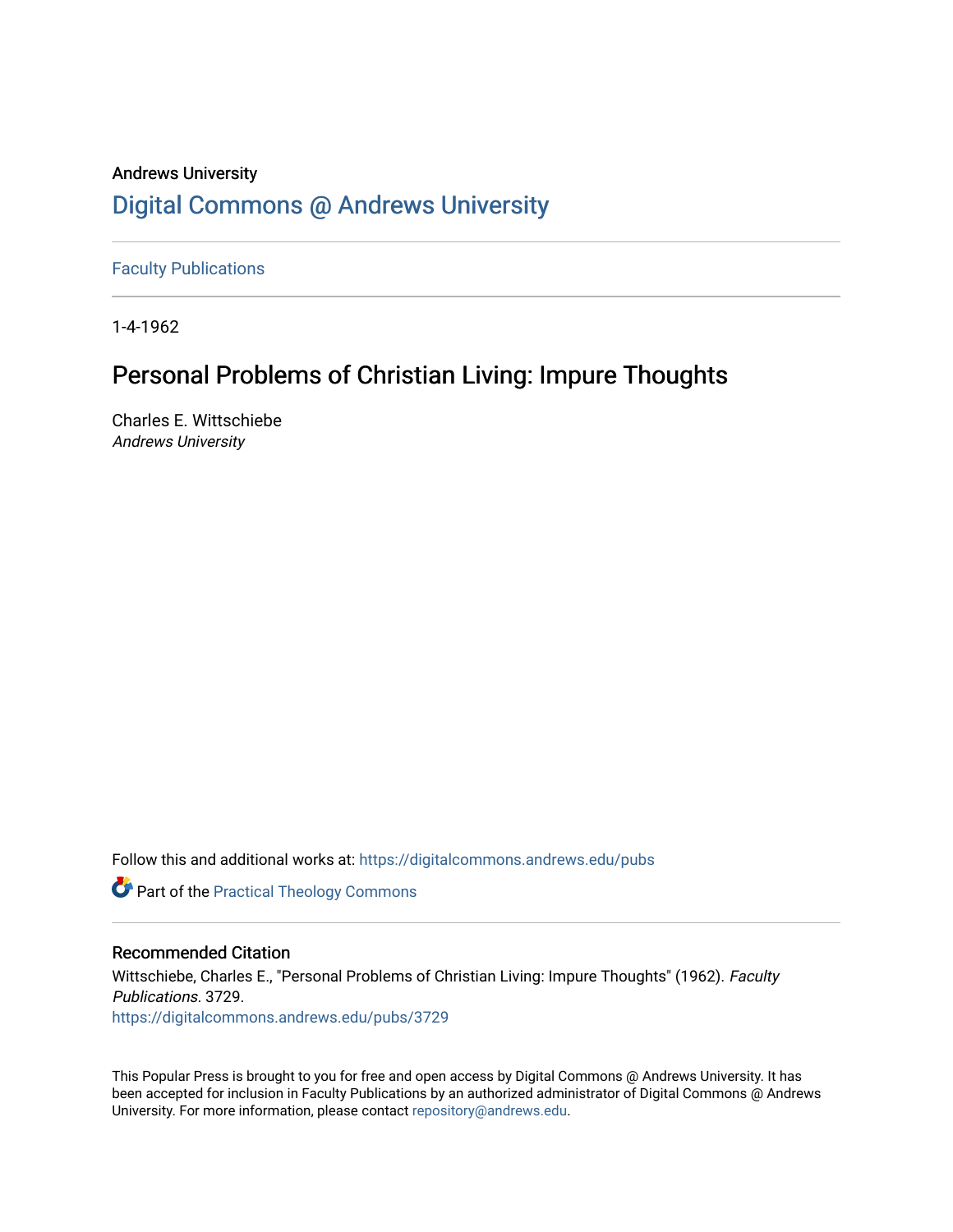us a \$20,000 home for one tenth of its value? Would we attempt to beat him down on the price? Paul, after he had been beaten, shipwrecked, imprisoned, and spurned by his countrymen declared: "For our light affliction, which is but for a moment, worketh for us a far more exceeding and eternal weight of glory" (2 Cor. 4:17).

We cannot escape the consequences of transgression. David sinned and repented, but he paid dearly for his folly, and his heartbroken cry for pardon echoes across the centuries of time: "Have mercy upon me, 0 God, according to thy lovingkindness: according unto the multitude of thy tender mercies blot out my transgressions. Wash me thoroughly from mine iniquity, and cleanse me from my sin. For I acknowledge my transgressions: and my sin is ever before me.'

Anything worth doing at all is worth doing *now,* for "whatsoever a man soweth, that shall he also reap." If we sow hard work we will be rewarded for our labor, if we sow idleness we will reap poverty, if we neglect the care of our bodies we will reap ill health, if we deal dishonestly with others they will return full measure, with interest.

We cannot build poorly and live luxuriously. Now is the accepted time. There was an ancient Greek statue named Opportunity. The only hair on the statue's head was a lock that hung loosely over its brow. Anyone who would lay hold of Opportunity, presumably, must do so as it approaches, for once it turns away, there is nothing on which to lay hold.

We are our ship's own pilot, and if on the sea of life we steer that ship onto the rocks, we have no one but ourselves to blame. If after we have crossed the sea of life we find that we have taken the wrong course, we cannot turn back. But at any time during the voyage we can change our course.

Yes, there *is* a Land of Beginning Again, but its glories are available only to those who have not too long postponed meeting the requisites for an inheritance within its borders.

Personal Problems of Christian Living—

# **IMPURE THOUGHTS**

**By C. E. Wittschiebe,** *Professor of Pastoral Care Andrews University* 

*Even though I have been a church member for many, many years, I sometimes find myself tormented with impure thoughts.* 

**HERE** is one of the most difficult problems in the whole<br>field of Christian experience.<br>Put in its simplest terms, it might be cult problems in the whole field of Christian experience. worded this way: How can a Christian, a new creature, one who has buried the old man of sin in baptism, ever feel lustful drives and be troubled with impure thoughts?

Some may argue that the occurrence of such evils proves that a man is not a Christian. This, you may say, would greatly simplify the problem. But probably it would, at the same time, rule out almost every human being who has professed the name of Christ. The history of the church is not lacking in confessions, by great spiritual heroes, of intense struggles for victory over impurity.

First of all, let us make a distinction between temptation and sin. Many confuse one with the other, and blame themselves mercilessly for sinning, when they have only been tempted. If a thought takes shape in the mind enough to be recognized as an evil thought, a man has not yet sinned. Sin can range from a passive acceptance of the thought to an active entertainment of it. The latter can take the form of phantasy, in which the action is projected only on the moving-picture screen of the mind, or it can start a process of response that finally finds expression in action. How can a man be tempted unless the temptation is presented to him? If it cannot take shape even as a thought, then how is he to reject or accept it?

The enticement of sin is like the baiting of a fish. The fish, let us say, has not sinned when he sees the bait or even when he realizes that he is



It is not a sin to be tempted. Don't confuse temptation with sin.

capable of wanting to bite. But it is "sin" when he takes the bait. It was not because no evil presented itself to Jesus' mind that He triumphed over the devil in the wilderness. Jesus was hungry; He could feel the attraction of riches and power and pleasure, the "pull" of a way of life that left out Gethsemane and Calvary. Jesus perceived these things, but He did not entertain them in His mind beyond the point of perception. He rejected them immediately and decisively, and expelled them from His mind. Let us not subtly persuade ourselves that extended consideration of a temptation is still only "being tempted." We need to be completely honest with ourselves in this respect, and restrict the "zone of temptation" to the bare recognition of the proposition.

No, we need not charge ourselves with sin when we have only been tempted. The possibility of being tempted exists until death, and the frequency and intensity of temptations are not a reflection on one's state of sanctification. In fact, it is certain that a vigorous Christian life will draw attacks from within and without. Temptation is the devil's prime weapon. Why should he not use it powerfully, and often, against his inveterate enemies—consecrated Christians? The hunter does not go on chasing and shooting at dead birds. It is the bird trying to get away that draws his attention and fire.

## A Lifelong Battle

Next let us ask, Does the new birth make us into creatures who cannot experience temptation and who cannot sin? Do we lose all past evil tendencies immediately? Any knowledge of post-conversion of human nature proves this to be false. The Christian has an unending battle against the sinfulness of his human nature, even after conversion and the new birth:

#### 0 **REVIEW AND HERALD lannary 4 1962**